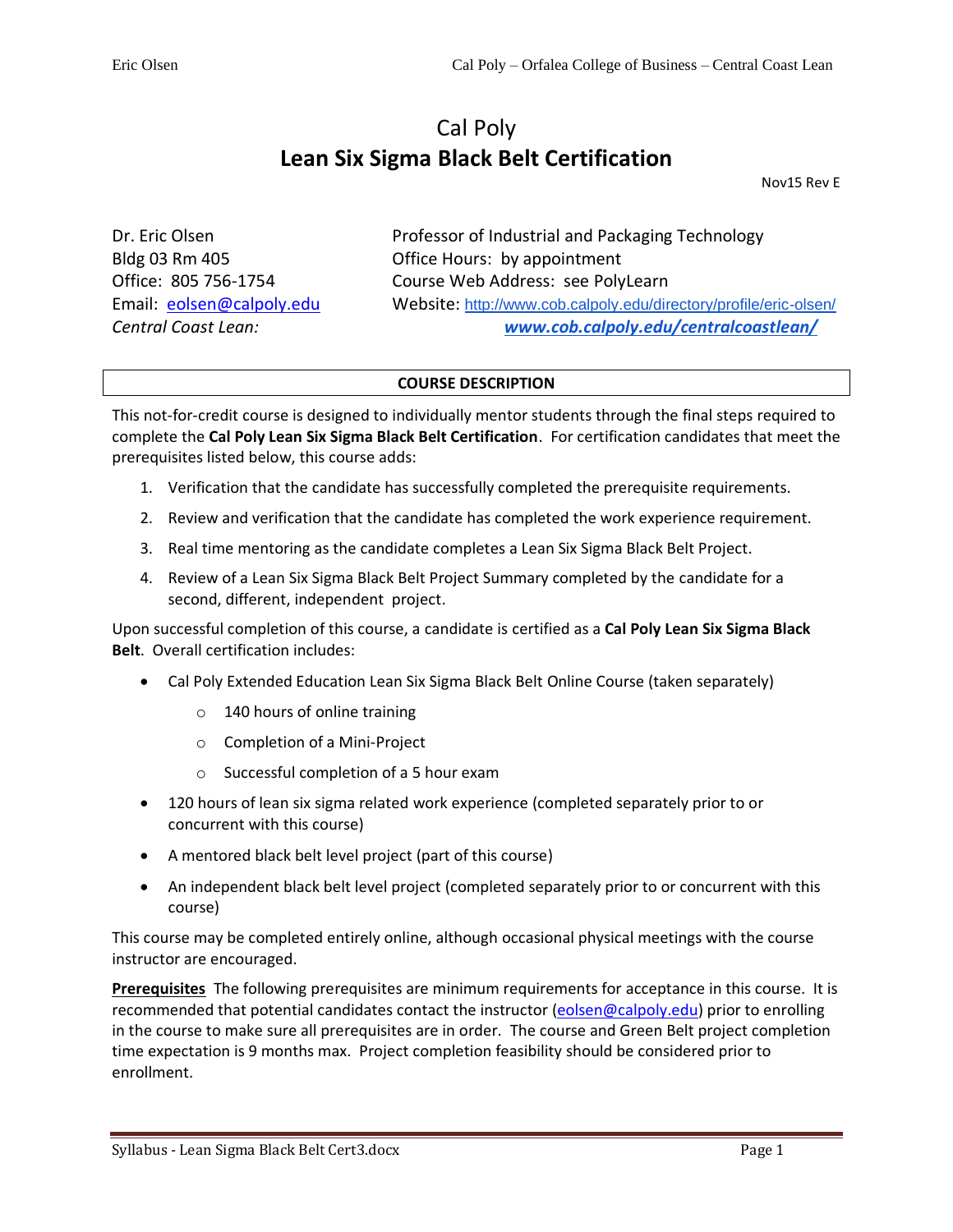- 1. Successful completion of the **Cal Poly Lean Six Sigma Black Belt Online Course** with the following **minimum grades**:
	- Online Quizzes: 80% weighted average
	- Mini-Project: 80%
	- Online Final Exam: 80%
	- Course grade overall: B-
- 2. **Draft Project Charters (2)** for both the required Mentored and Independent Lean Six Sigma Projects. A Project Charter form is included as part of this syllabus. These should be reviewed with the Instructor [\(eolsen@calpoly.edu\)](mailto:eolsen@calpoly.edu) prior to registering for this course. *It is the candidate's responsibility to find acceptable projects for this course.*

The student may submit a formal appeal to waive select perquisites with the approval of the instructor and adequate demonstration that deficiencies are adequately addressed.

**Work Experience Requirement** Having real world work experience in a lean six sigma related area such as quality control, process improvement, teamwork, and/or project management is an important element in certification. Experience can be paid or unpaid as in an internship, but it must be a formally recognized position within an organization. The minimum requirement is:

• 120 hours of lean six sigma work experience supported with a detailed description of duties and activities involved signed by your supervisor.

Note that the 120 hours is expected to be a sub set of a longer internship experience.

**Mentored Lean Six Sigma Black Belt Project** For certification, each candidate must complete two significant black belt level projects. One project is "mentored" and must be completed under guidance of the course instructor. The minimum required elements of the project are listed under "Project 1" in Appendix A. Note that theses are the minimum requirements and that additional tools and analyses may need to be applied to properly address the Project Charter.

Project tracking software from MoreSteam (<https://www.moresteam.com/traction/index.cfm> ) is provided to the candidate as part of the course.

**Independent Lean Six Sigma Black Belt Project** For certification, each candidate must complete an independent black belt level project. The three required elements of the project are listed under "Project 2" in Appendix A. See the "Tollgate Review Questions" (Appendix B) for the issues to address in any lean six sigma project.

### **COURSE MATERIALS**

- A. MoreSteam.com's web-accessed Lean Six Sigma training program. Candidates enrolled in this course can have a 6-month extension to their MoreSteam Black Belt course for free. Additional annual extensions are available direct from MoreSteam at the student rate of \$100 or the professional rate of \$500.
- B. Student candidates can download a free copy of Minitab from the Cal Poly Website.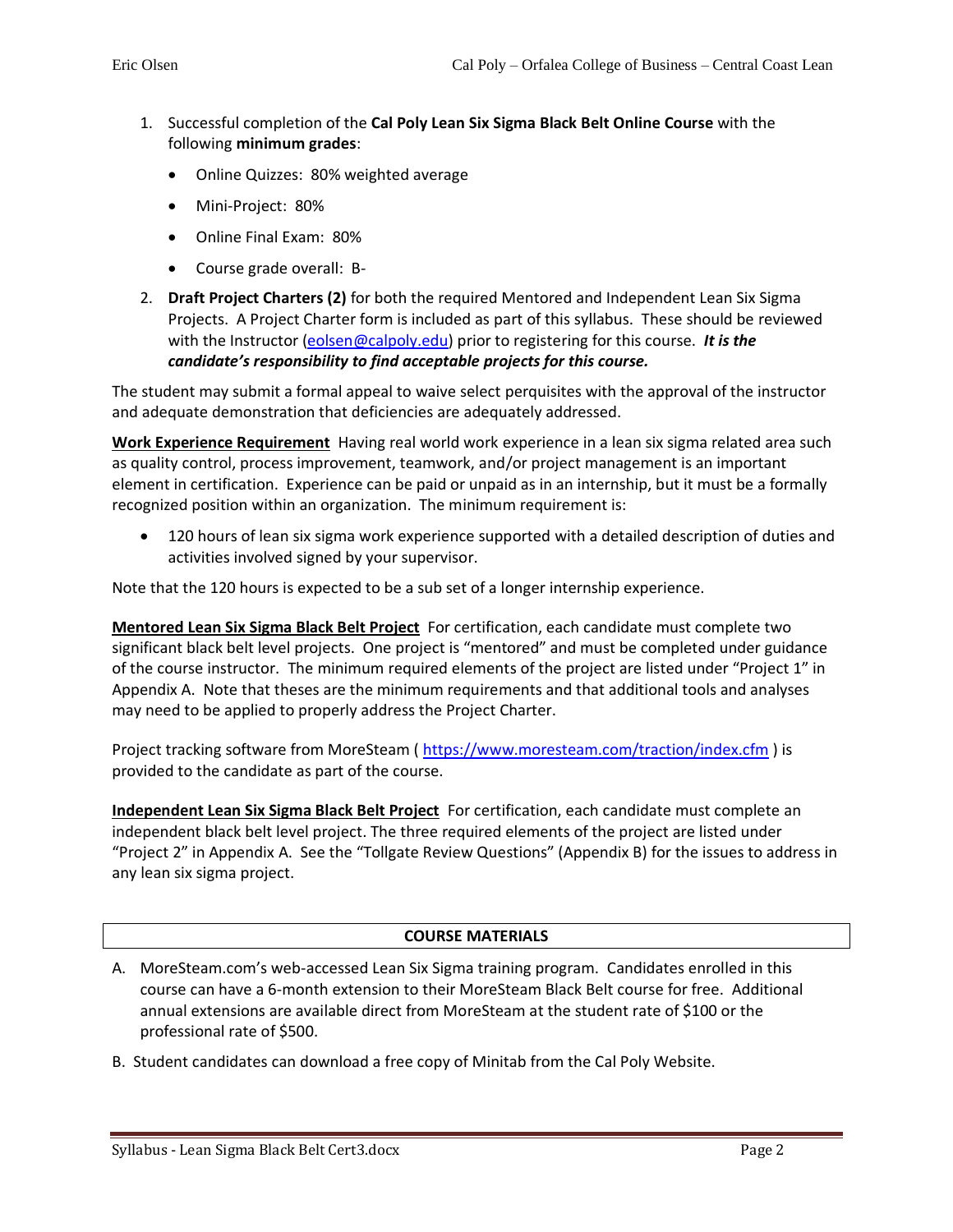#### **PERFORMANCE EVALUATION**

Evaluation based on the candidate's meeting the minimum acceptable performance criteria for the certification elements covered in this course:

- 1. Completed the prerequisite requirements 100%
- 2. Work experience requirement 120 hours minimum.
- 3. Mentored Lean Six Sigma Black Belt Project Complete to goals agreed to in the Project Charter in conjunction with the Instructor and Project Champion.
- 4. Independent Lean Six Sigma Black Belt Project Complete to goals agreed to in the Project Charter in conjunction with Project Champion.

#### **POLICIES AND PROCEDURES**

**Expectation on Timing** This is an independent, anytime, fixed start course selected by the candidate based on a reasonable expectation that the projects can be completed in a specified period of time. Having previously taken the **Cal Poly Extended Education Lean Six Sigma Black Belt Online Course**, the student would have a relatively clear view of expectations. They would also do some pre-work and speak to the instructor (mentor) about the feasibility of completing the projects on time. Completing a draft project charter (see Appendix C) is a prerequisite and part of of the course admission process. The **course duration is set at 9 months**. If the project takes longer than 9 months the student would be given an incomplete and be required to register and pay for the course again.

This course can be completed while enrolled at Cal Poly or within 5 years of completing the online training course if no longer enrolled.

**Personal Integrity Policy** The penalty for cheating is expulsion from the course. Cheating occurs when your take credit for work that you did not do. Plagiarism occurs when students copy sections of another author's material without referencing it. I am a strong believer in accessing resources and discussing problems outside the course, but be sure to give credit where credit is due.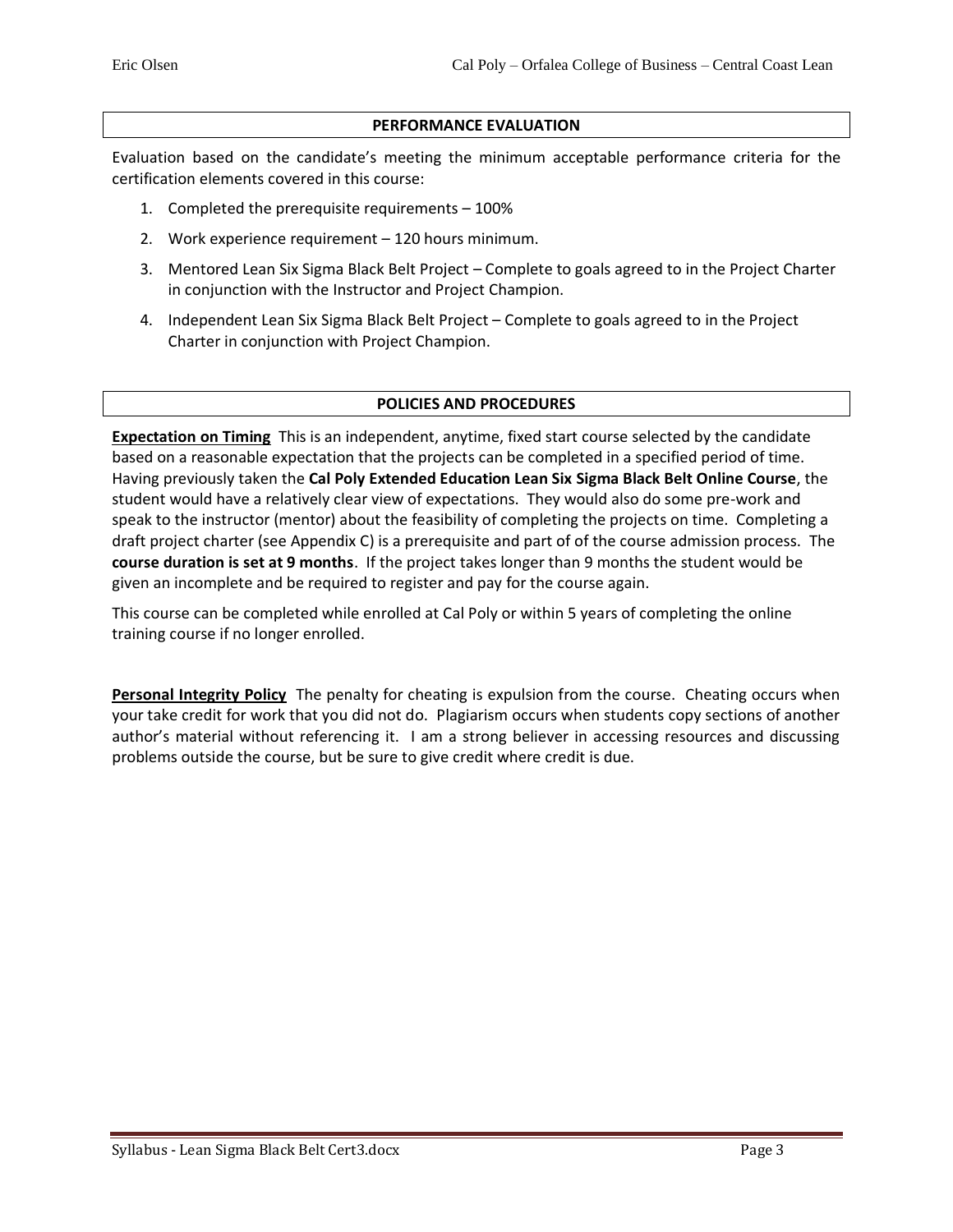## **APPENDIX A**

|                           |                                                                                                        | <b>Green Belt</b>                       | <b>Black Belt</b><br><b>Requirements</b> |                  |
|---------------------------|--------------------------------------------------------------------------------------------------------|-----------------------------------------|------------------------------------------|------------------|
|                           |                                                                                                        | <b>Requirements</b><br><b>Project 1</b> | <b>Project 1</b>                         | <b>Project 2</b> |
| Project<br><b>Results</b> | Summary statement of project<br>results tying metric performance<br>back to Charter statement mission. | $\boldsymbol{\mathsf{X}}$               | $\boldsymbol{\mathsf{X}}$                | $\mathbf{x}$     |
| <b>Define</b>             | Project Charter                                                                                        | X                                       | X                                        | X                |
|                           | Thought Process Map                                                                                    | X                                       | X                                        |                  |
|                           | S-I-P-O-C Process Flow Map                                                                             | X                                       | X                                        |                  |
|                           | Pareto Chart                                                                                           | X                                       | X                                        |                  |
|                           | <b>Gantt Chart</b>                                                                                     | X                                       | X                                        |                  |
|                           | <b>CTQC Tree Diagram</b>                                                                               | X                                       | X                                        |                  |
|                           | <b>CTQCs Identified with Operational</b><br>Definition                                                 | X                                       | X                                        |                  |
|                           | <b>Measurement System Analysis</b>                                                                     | $\boldsymbol{X}$                        | $\boldsymbol{\mathsf{X}}$                |                  |
|                           | <b>Trend Chart</b>                                                                                     | X                                       | X                                        |                  |
| <b>Measure</b>            | <b>Defect Opportunities Identified</b>                                                                 | X                                       | $\boldsymbol{\mathsf{X}}$                |                  |
|                           | DPMO Baseline and sigma Level                                                                          | X                                       | $\boldsymbol{\mathsf{x}}$                |                  |
|                           | Histogram                                                                                              | X                                       | X                                        |                  |
|                           | <b>Statistical Process Control</b>                                                                     | X                                       | $\boldsymbol{\mathsf{x}}$                |                  |
|                           | <b>Capability Analysis</b>                                                                             | X                                       | X                                        |                  |
|                           | <b>Hypothesis Testing</b>                                                                              | X                                       | X                                        |                  |
|                           | Design of Experiments: Full<br><b>Factorial or Fractional Factorial</b><br>Design                      | <b>NA</b>                               | X                                        |                  |
|                           | Select from the following tools:                                                                       | Select 3                                | Select 4                                 | NΑ               |
| Analyze                   | Cause & Effect Diagram                                                                                 |                                         |                                          |                  |
|                           | 5-Why, 1-How Analysis                                                                                  |                                         |                                          |                  |
|                           | <b>FMEA - Failure Mode &amp; Effects</b><br>Analysis                                                   |                                         |                                          |                  |
|                           | <b>Regression &amp; Correlation Analysis</b><br>One-Way ANOVA                                          |                                         |                                          |                  |

# **Cal Poly Certification Project Requirements**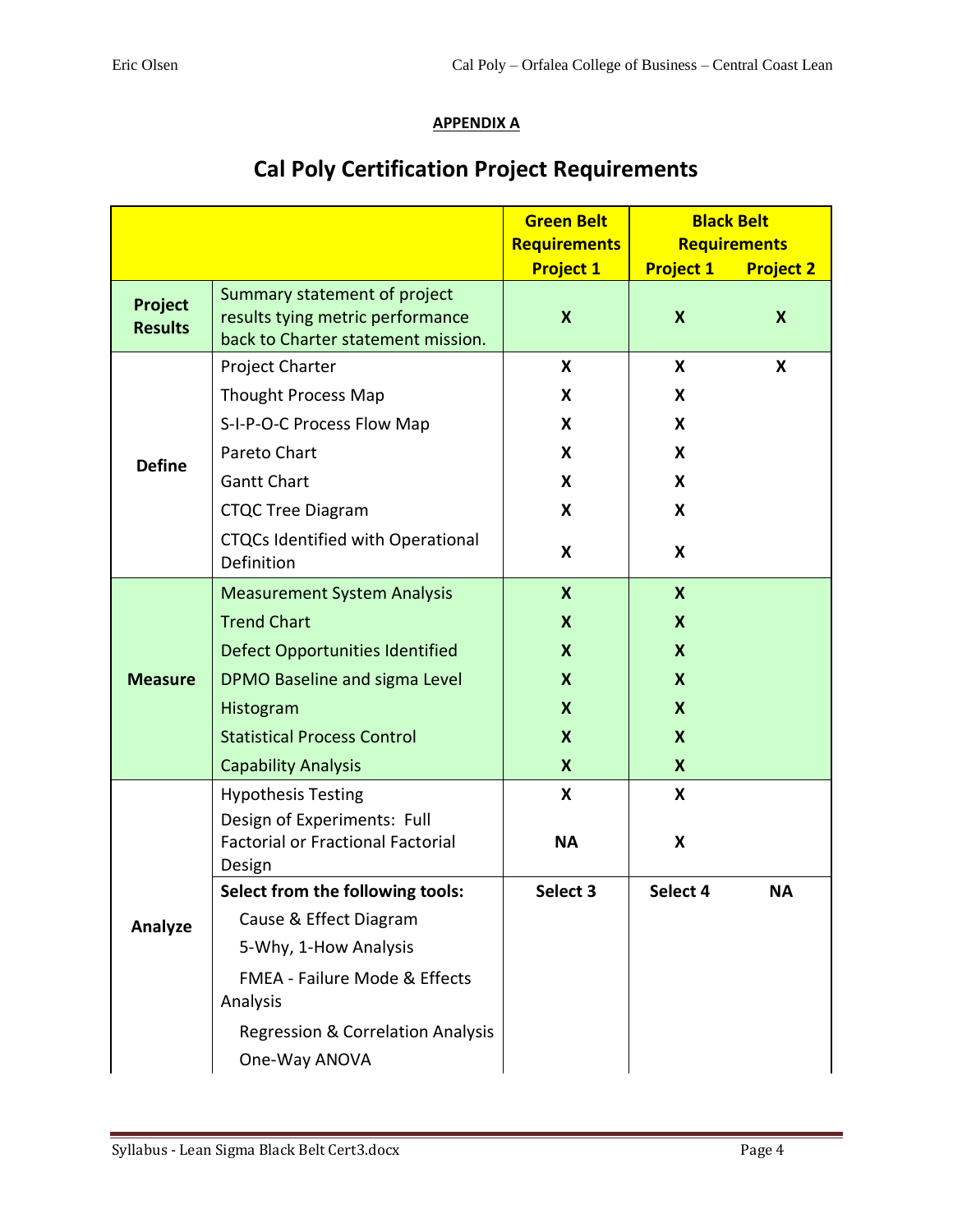| <b>Improve</b>   | Select from the following tools:                              | Select 4 | Select 4 | <b>NA</b>        |
|------------------|---------------------------------------------------------------|----------|----------|------------------|
|                  | <b>Brainstorming</b>                                          |          |          |                  |
|                  | Error-Proofing                                                |          |          |                  |
|                  | <b>System Dynamics</b>                                        |          |          |                  |
|                  | <b>Solution Selection Matrix</b>                              |          |          |                  |
|                  | <b>Corrective Action Matrix</b>                               |          |          |                  |
|                  | <b>Piloting Changes</b>                                       |          |          |                  |
|                  | Set-up Reduction                                              |          |          |                  |
| Control          | <b>Control Plan</b>                                           | X        | X        |                  |
|                  | Control Chart(s) showing both<br><b>BEFORE and AFTER data</b> | X        | X        |                  |
|                  | Select from the following tools:                              | Select 3 | Select 3 | <b>NA</b>        |
|                  | <b>Revised Work Instructions</b><br>(Standard Work)           |          |          |                  |
|                  | $5-S$                                                         |          |          |                  |
|                  | <b>Total Productive Maintenance</b>                           |          |          |                  |
|                  | Best Practices - Improvement<br>Integration                   |          |          |                  |
| <b>Affidavit</b> | Signed by organization executive                              |          | X        | $\boldsymbol{X}$ |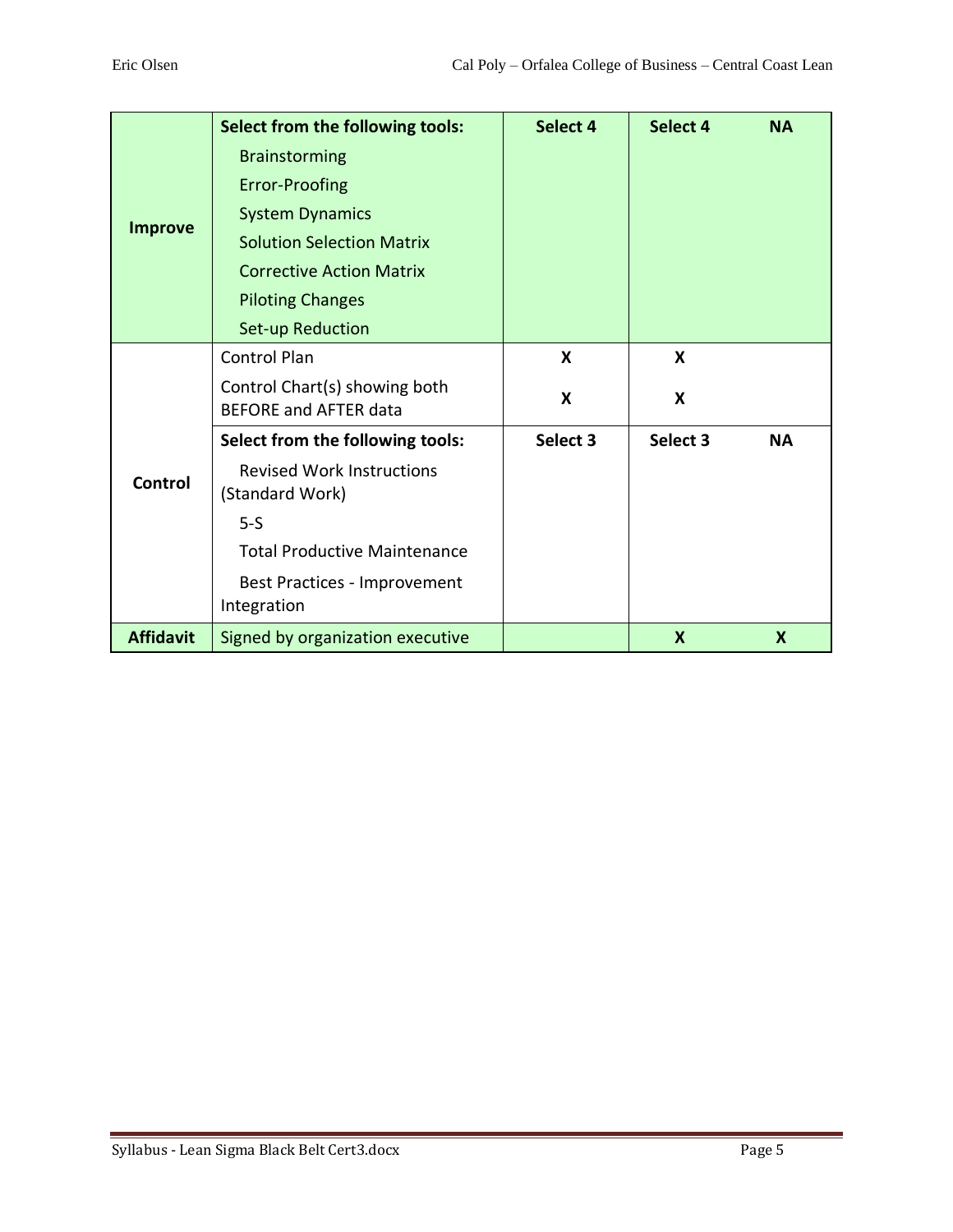## **APPENDIX B**

## **Tollgate Review Questions<sup>1</sup>**

*Good questions to direct projects.*

## **DEFINE**

- 1. What are we trying to accomplish (Mission)?
- 2. What is the project scope? Is the project scope broad enough to be important, but narrow enough to be do-able?
- 3. Why are we working on this project? What is the business case for this activity?
- 4. Who is the customer, and what output (Y) is important to the customer? What are the Critical-To-Quality Characteristics?
- 5. What are the Operational Definitions for all Critical-To-Quality Characteristics (CTQCs)?
- 6. How does the current process flow? What are the current inputs to the process?
- 7. If this project is focused on material or information flow (Lean) has the value stream been mapped? Have cycle times, inventory levels, changeover times, and Takt time been calculated?
- 8. What resources are required to complete the project? Who is going to work on the project? When must the project be completed?
- 9. Is the Lean Six Sigma team functioning as effectively as possible?

## **MEASURE**

- 1. Can the CTQCs be objectively measured?
- 2. Has the success target been determined in customer terms?
- 3. Have potentially significant process inputs (Xs) been identified for further screening?
- 4. Has a data collection plan been developed for the process output(s), or CTQC(s), and those process inputs, which may be deemed significant?
- 5. Is the Measurement System capable of providing valid and reliable values with an acceptable degree of error?
- 6. What is the baseline performance (capability) of the process?
- 7. Are the relevant metrics visible and widely accessible?
- 8. Are there any opportunities for "Quick Hits" (Kaizen Blitzes or Rapid Improvement Events)?
- 9. If the process is not capable, have containment actions been implemented to prevent customers from experiencing defects?

### **ANALYZE**

1. What improvement actions are necessary to achieve targeted performance levels?

<sup>1</sup> Adapted form MoreSteam.com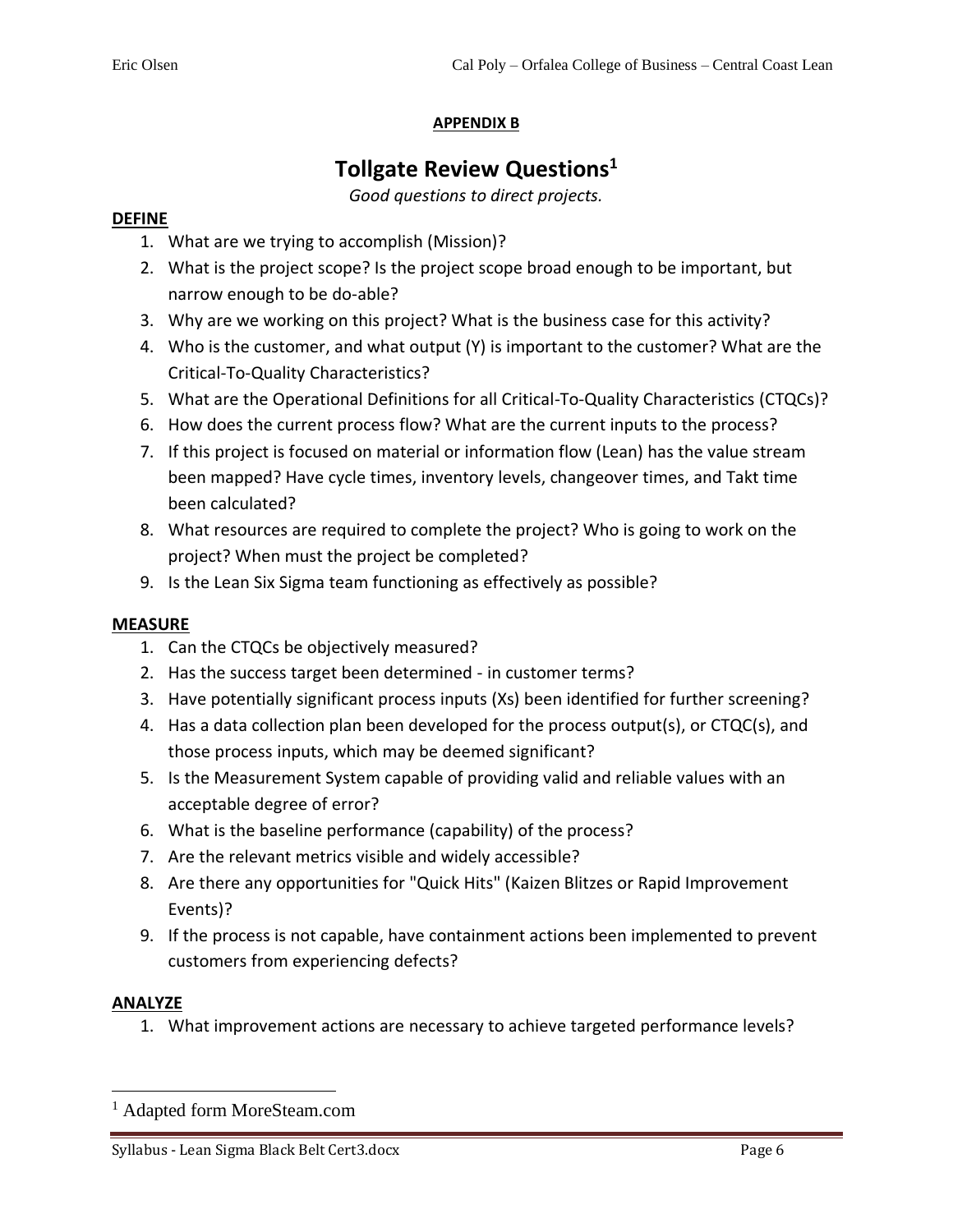- 2. Has a process been established to track implementation with defined responsibility and target dates?
- 3. Are there any obstacles to improvement? Unintended consequences? Indirect effects?
- 4. How might the system push back?
- 5. Is continuous process flow being established?
- 6. Is the process moving from "Push" to "Pull"?
- 7. Have improvement action alternatives been evaluated for relative attractiveness?

### **IMPROVE**

- 1. What improvement actions are necessary to achieve targeted performance levels?
- 2. Has a process been established to track implementation with defined responsibility and target dates?
- 3. Are there any obstacles to improvement? Unintended consequences? Indirect effects?
- 4. How might the system push back?
- 5. Is continuous process flow being established?
- 6. Is the process moving from "Push" to "Pull"?
- 7. Have improvement action alternatives been evaluated for relative attractiveness?

### **CONTROL**

- 1. Have mechanisms been put in place to provide ongoing feedback and prevent backsliding?
- 2. Are significant characteristics (inputs and process variables) being monitored and improved over time using statistical methods?
- 3. Are appropriate preventive actions in place to ensure that work processes are performed in a consistent fashion?
- 4. Has the Process Owner accepted responsibility for the process changes and ongoing process management?
- 5. Are improvements, lessons learned, and best practices being shared in a systematic fashion?
- 6. Have you recognized the team's efforts and celebrated success?